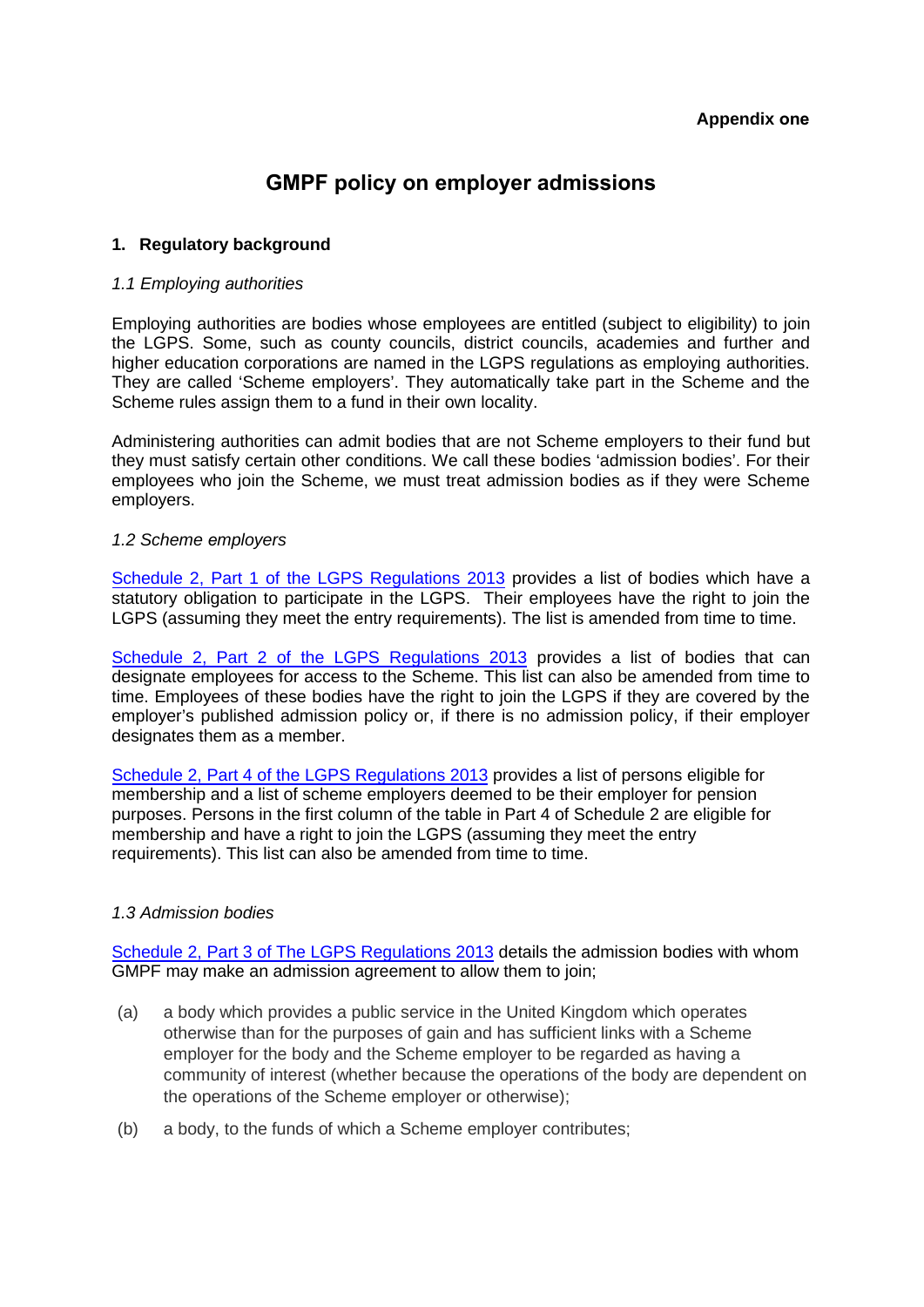- (c) a body representative of—
	- (i) any Scheme employers, or
	- (ii) local authorities or officers of local authorities;
- (d) a body that is providing or will provide a service or assets in connection with the exercise of a function of a Scheme employer as a result of—
	- (i) the transfer of the service or assets by means of a contract or other arrangement,
	- (ii) a direction made under section 15 of the Local Government Act 1999 (Secretary of State's powers),
	- (iii) directions made under section 497A of the Education Act 1996;
- (e) a body which provides a public service in the United Kingdom and is approved in writing by the Secretary of State for the purpose of admission to the Scheme.

Most admission bodies fall under Schedule 2, Part 3, 1(a) or 1 (d) (i).

**Schedule 2, Part 3, 1(a)** (formerly known as a community admission body) is a body which provides a public service in the United Kingdom which operates otherwise than for the purposes of gain and has sufficient links with a Scheme employer for the body and the Scheme employer to be regarded as having a community of interest (whether because the operations of the body are dependent on the operations of the Scheme employer or otherwise).

It is admitted by way of an admission agreement.

Employees of an admitted body can join the LGPS if the admission agreement allows it.

**Schedule 2. Part 3, 1 (d) (i)** (formerly known as a transferee admission body) is a body that is providing or will provide a service or assets in connection with the exercise of a function of a Scheme employer as a result of the transfer of the service or assets by means of a contract or other arrangement.

It is a commercial entity and is admitted by way of an admission agreement.

Employees of an admitted body can join the LGPS if the admission agreement allows it.

# **2. The purpose of this policy**

# *2.1 Key purpose*

The key purpose of this policy is to set out the criteria GMPF will use for admitting new employers where there is discretion.

#### *2.2 Main aims of the policy*

In establishing this policy, GMPF's main aims are: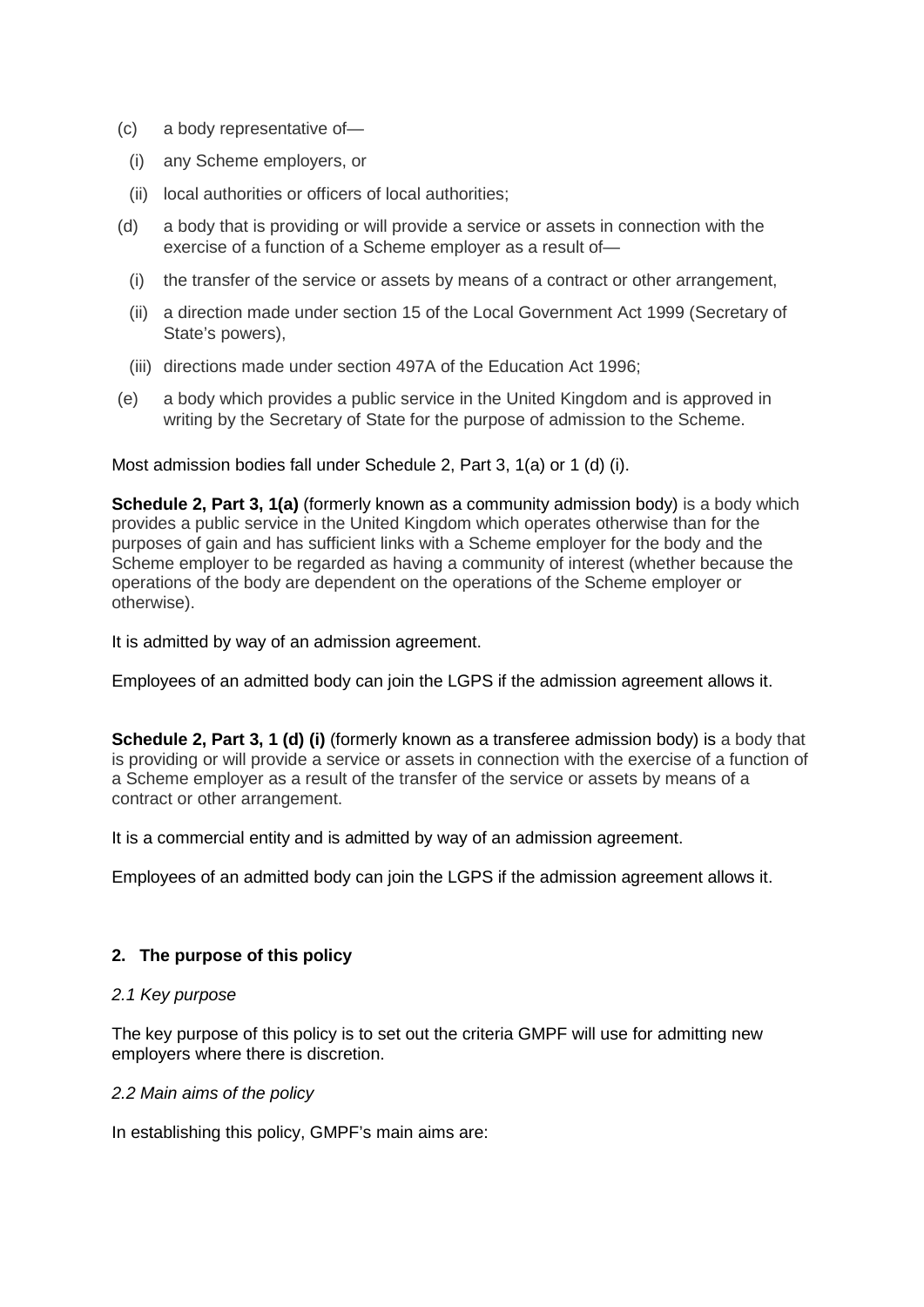- To minimise the risk and consequences of an employer being unable to fulfil its responsibilities as an employer of GMPF and meet the pension promises its employees have earned (the default risk)
- To admit new employers where viable in order to provide access to the LGPS for eligible employees;
- Where new employers are admitted, to ensure sufficient protections are in place to minimise the funding risks.

# **3. GMPF Funding Strategy Statement**

## *3.1 Key document*

The Funding Strategy Statement (FSS) is the guidance given to GMPF's Actuary regarding his role to determine employer contribution rates at the triennial valuation. It applies to all employers participating in GMPF. It focuses on the pace at which pension liabilities are funded and, insofar as is practical, the measures to ensure that employers or pools of employers pay for their own liabilities. This will include:

- Duration of deficit recovery/surplus spreading
- Phasing of contribution increases/reductions
- What happens when an employer ceases to have employee members in the Scheme?
- Early retirement and ill health costs

The FSS is reviewed in detail at least every three years after consultation with GMPF's employers, Actuary, advisors and other stakeholders. It is important reading for all prospective employers to help understand their responsibilities as an employer in GMPF and the potential costs of such participation.

#### *3.2 Key objectives*

The key objectives of the GMPF's funding policy are listed in full within the FSS, which can be found on the GMPF website. GMPF has had regard to the FSS and these objectives when establishing this policy.

# **4 Criteria for admission to the GMPF – Scheme employers**

#### *4.1 Automatic admission*

Scheme employers are automatically admitted to GMPF and we have no discretion to refuse entry to any Scheme employer listed in Schedule 2 Part 1, Part 2 or Part 4 of the LGPS Regulations 2013.

#### *4.2 Decisions to be made by the GMPF upon admission*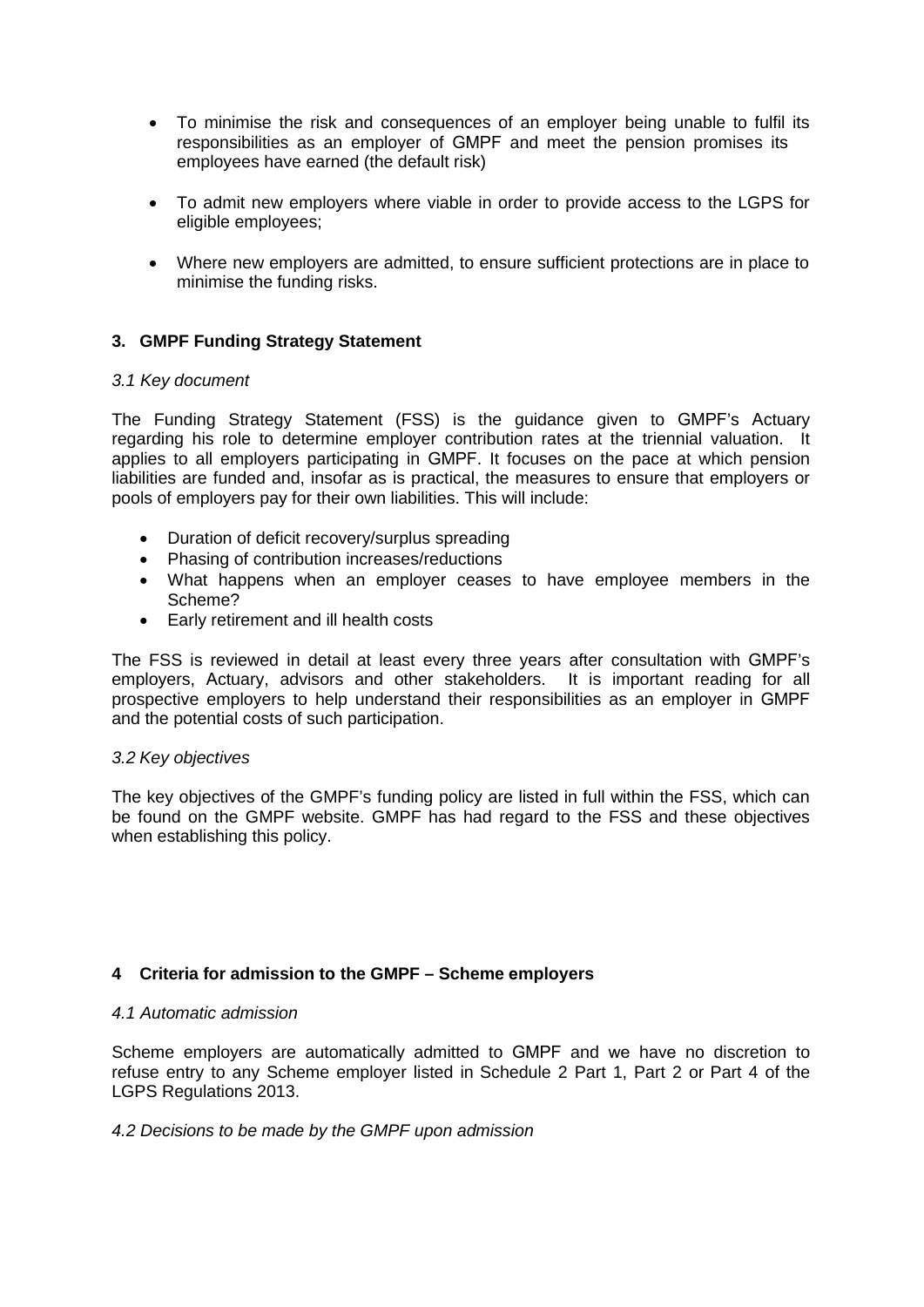In administering admission to GMPF, a number of issues need to be determined at the outset.

- (i) the opening funding position
- (ii) the duration of deficit recovery/surplus spreading
- (iii) the cost of future service
- (iv) the total employer contribution rate comprising the future service rate adjusted for deficit recovery/surplus spreading
- (v) the recovery of early retirement and ill-health costs

## **5 Criteria for admission to the GMPF of prospective admission bodies falling under Schedule 2 Part 3 1 (d) (i) (formerly known as transferee admission bodies)**

## *5.1 Admission by way of admission agreement*

The regulations state that an administering authority may make an admission agreement with any body falling under Schedule 2 Part 3 1(d (i) (formerly known as a transferee admission body). In addition to the requirements given within the regulations, GMPF will make an admission agreement where the Scheme employer is a party to the admission agreement.

The terms of admission will need to be agreed by all three parties (the Scheme Employer, the admission body and TMBC in its capacity as administrator of the GMPF).

## *5.2 Setting parameters*

The issues that will need to be agreed will include:

- the basis on which employees will be admitted
- the basis of determining employer contribution rates
- the requirement or otherwise for a bond/indemnity to be provided by the body falling under Schedule 2 Part 3 1(d (i) (formerly known as a transferee admission body)
- the controls on factors that could increase liabilities required by the Scheme employer
- other forms of security to be provided by the body falling under Schedule 2 Part 3 1(d (i) (formerly known as a transferee admission body)
- how any deficit is calculated on termination

#### *5.3 Reimbursement of the administering authority's costs*

The body falling under Schedule 2 Part 3 1(d (i) (formerly known as a transferee admission body) will need to meet the external costs incurred by GMPF in progressing the admission (eg actuary fees) and the internal administrative and legal costs incurred.